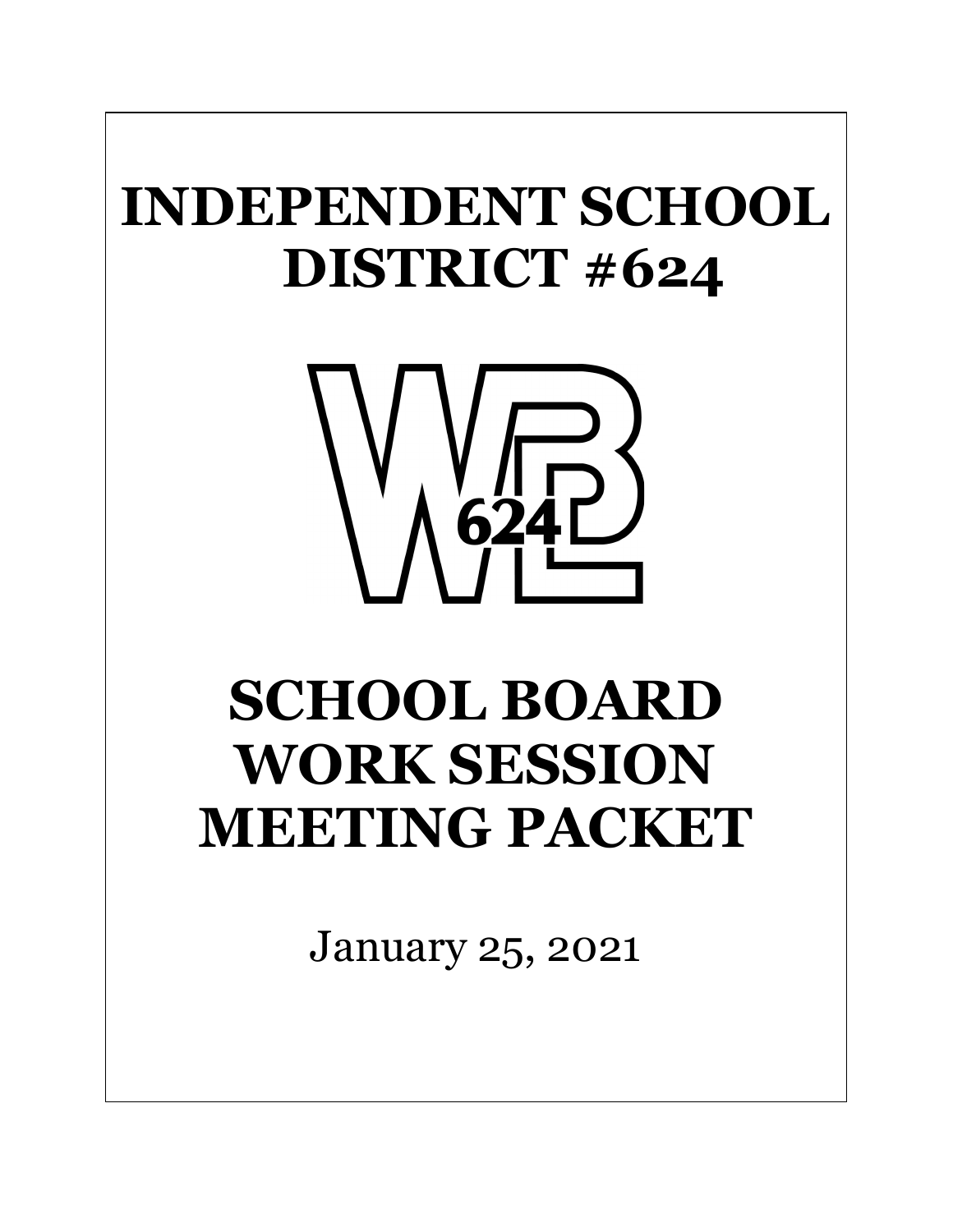**Independent School District No. 624**

### **MISSION STATEMENT**

**The mission of the White Bear Lake Area School District, the community at the forefront of educational excellence, honoring our legacy and courageously building the future, is to ensure each student realizes their unique talents and abilities, and makes meaningful contributions with local and global impact through a vital system distinguished by:**

- *Students who design and create their own future*
- *A culture that respects diverse people and ideas*
- *Safe, nurturing and inspiring environments*
- *Exceptional staff and families committed to student success*
- *Abundant and engaged community partners*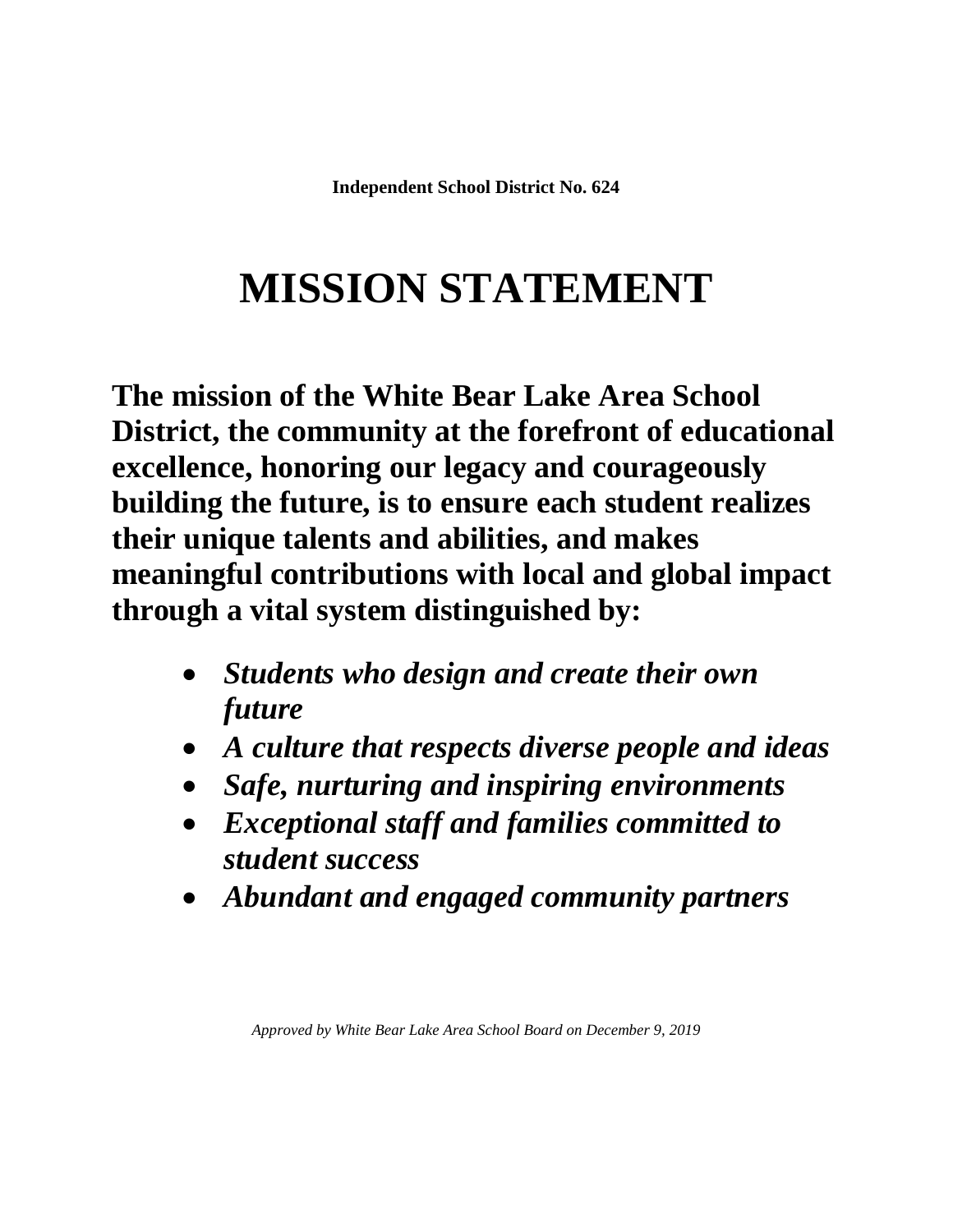#### **INDEPENDENT SCHOOL DISTRICT NO. 624 WHITE BEAR LAKE, MN 55110**

- To: Members of the School Board
- From: Dr. Wayne A. Kazmierczak Superintendent of Schools
- Date: January 20, 2021

A work session of the White Bear Lake Area School Board will be held on **Monday,** January 25, 2021, at 5:30 p.m. via electronic conferencing under Minnesota Statute 13D.021. This meeting will be livestreamed and the recording will be posted on the website.

#### **WORK SESSION AGENDA**

#### **A. PROCEDURAL ITEMS**

- 1. Call to Order
- 2. Roll Call

#### **B. DISCUSSION ITEMS**

| 1. School Presentation - Career Pathways                     | $5:35 \text{ pm}$ |
|--------------------------------------------------------------|-------------------|
| 2. Overview of FY21 Revised Budget and FY22 Projected Budget | $5:55 \text{ pm}$ |
| 3. Learning Model Update                                     | $6:15 \text{ pm}$ |

#### **C. ADJOURNMENT**

*Times listed for each discussion item are estimated start times.*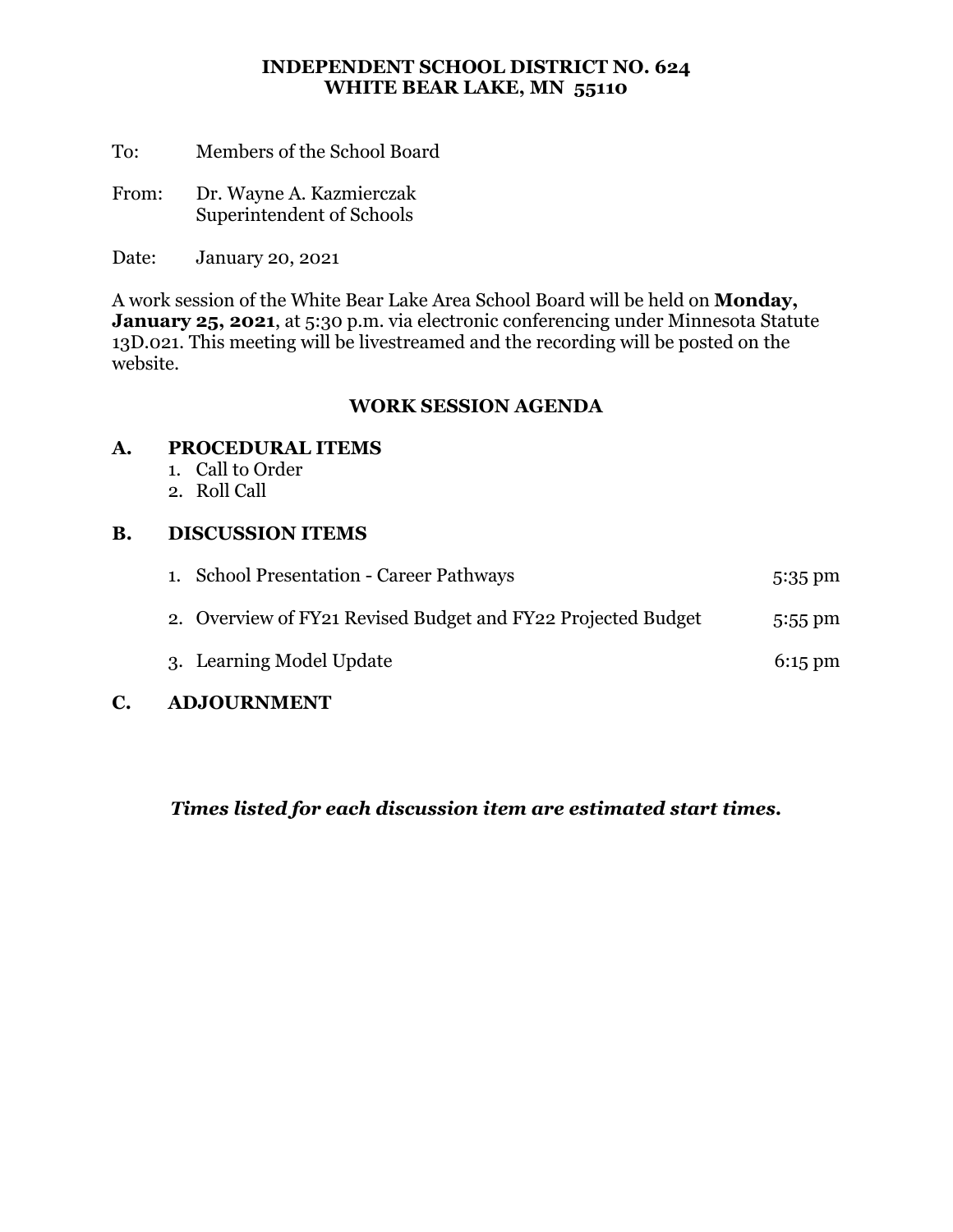# **B. DISCUSSION ITEMS**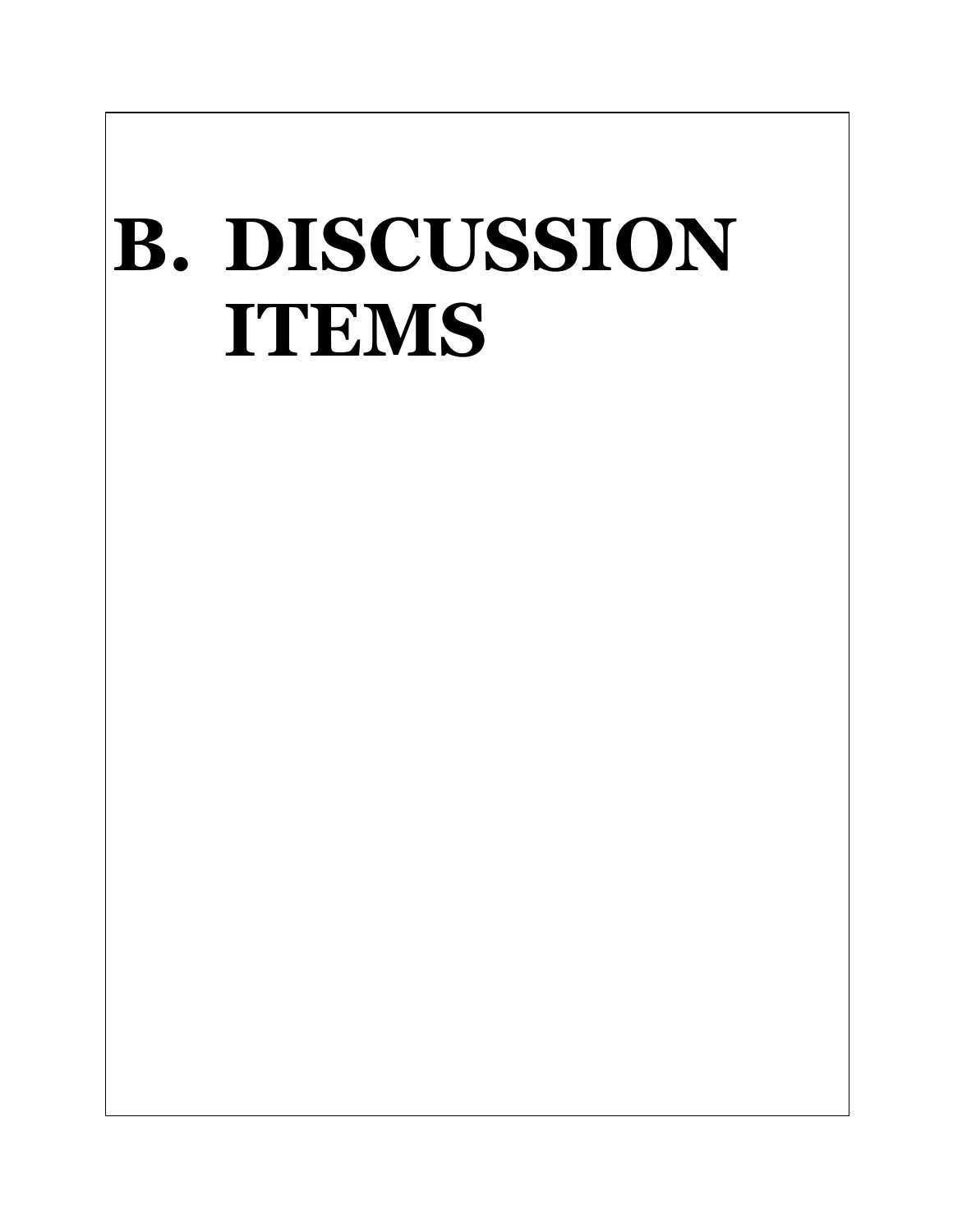| <b>AGENDA ITEM:</b>           | <b>School Presentation - Career Pathways</b>                                       |
|-------------------------------|------------------------------------------------------------------------------------|
| <b>MEETING DATE:</b>          | January 25, 2021                                                                   |
| <b>SUGGESTED DISPOSITION:</b> | <b>Discussion Item</b>                                                             |
| <b>CONTACT PERSON(S):</b>     | Dr. Alison Gillespie, Assistant Superintendent for<br><b>Teaching and Learning</b> |

#### **BACKGROUND:**

Career Pathways Coordinator Jennifer Moore will present updates regarding strategic initiatives in our Career Pathways program.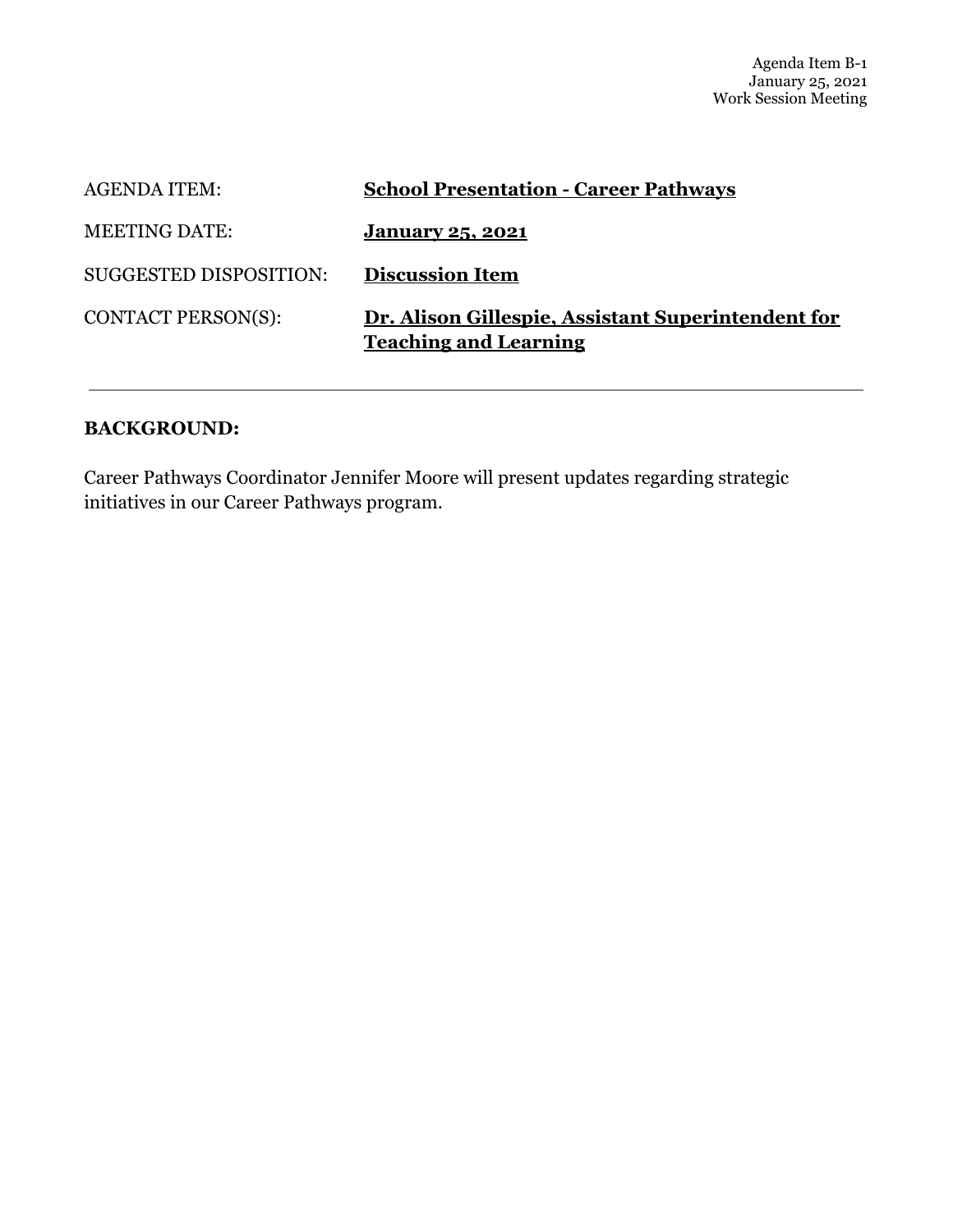# **New Career Pathways!**











Jenny Moore Career Pathways Coordinator WBLAS Board Meeting 1/25/21

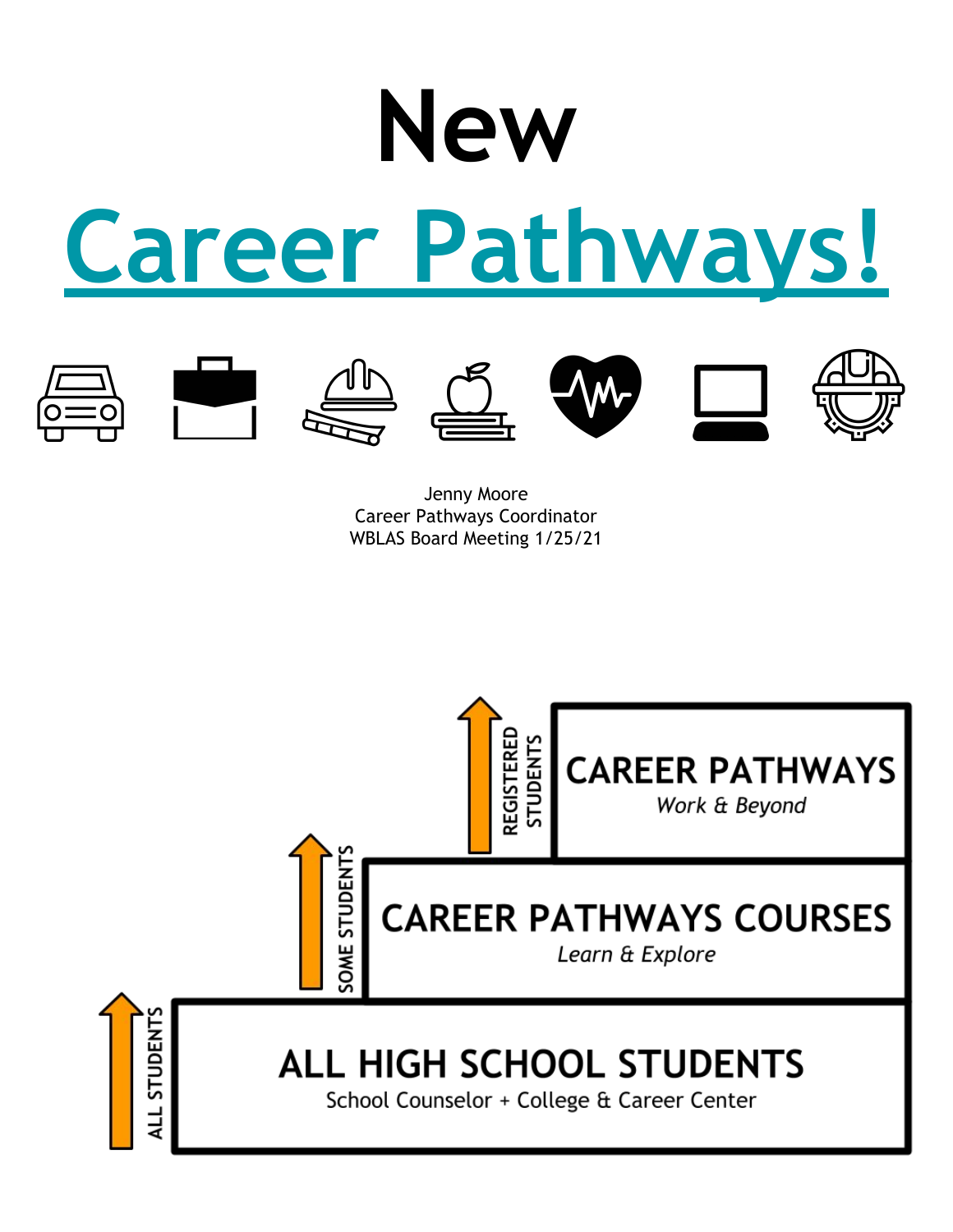## **Registration Information**

- For students that will be in **10th, 11th, or 12th grade** *next year*
- Pg. 8 of 2021-22 Registration Guide



## **Appears in Student's School Schedule & Does Not Replace Elective Course**

| Scheduling          |                        |                |     |                                   |              |      |              |
|---------------------|------------------------|----------------|-----|-----------------------------------|--------------|------|--------------|
| <b>Current Year</b> | View:                  |                |     | All=All Year Schedule Terms=01-02 | v            |      |              |
| Course              | <b>Description</b>     | Trm            | Prd | <b>Terms</b>                      | Days         | Room | Teacher      |
| 4164 /301           | Hum Anat & Phys        | <b>YR</b>      | 01  | $01 - 02$                         | <b>MTWRF</b> | 300  | Montgomery   |
| 1304/301            | AVID <sub>12</sub>     | <b>YR</b>      | 02  | $01 - 02$                         | <b>MTWRF</b> | 500  | C Knutson    |
| 2004/301            | Sr Foods               | S <sub>1</sub> | 03  | $01 - 01$                         | <b>MTWRF</b> | 206  | J Bremer     |
| 1847/303            | <b>Public Speaking</b> | S <sub>2</sub> | 03  | $02 - 02$                         | <b>MTWRF</b> | 425  | <b>CLUBY</b> |
| 4434 /302           | American Govt          | S <sub>1</sub> | 04  | $01 - 01$                         | <b>MTWRF</b> | 610  | A Carlson    |
| 4514 /313           | Economics              | S <sub>2</sub> | 04  | $02 - 02$                         | <b>MTWRF</b> | 605  | APomerleau   |
| 1993/301            | <b>Health Careers</b>  | S <sub>1</sub> | 05  | $01 - 01$                         | <b>MTWRF</b> | 302  | D Holman     |
| 1840 /302           | <b>Critical Read</b>   | S <sub>2</sub> | 05  | $02 - 02$                         | <b>MTWRF</b> | 507  | K Fry        |
| 3149 /302           | eCIS Coll Alg          | <b>YR</b>      | 06  | $01 - 02$                         | <b>MTWRF</b> | 407  | S Stephan    |

### *SIGNAL to Student's Community of Support*

| <b>Automotive</b><br><b>Career Pathway</b>  |  | <b>Business Career</b><br><b>Pathway</b>                                  |
|---------------------------------------------|--|---------------------------------------------------------------------------|
| <b>College Credit</b><br><b>Opportunity</b> |  | <b>Construction</b><br><b>Career Pathway</b>                              |
| <b>Education</b><br><b>Career Pathway</b>   |  | <b>Engineering &amp;</b><br><b>Manufacturing</b><br><b>Career Pathway</b> |
| <b>Healthcare</b><br><b>Career Pathway</b>  |  | <b>Information</b><br><b>Technology</b><br><b>Career Pathway</b>          |

wblahs.isd624.org/academics/career-pathways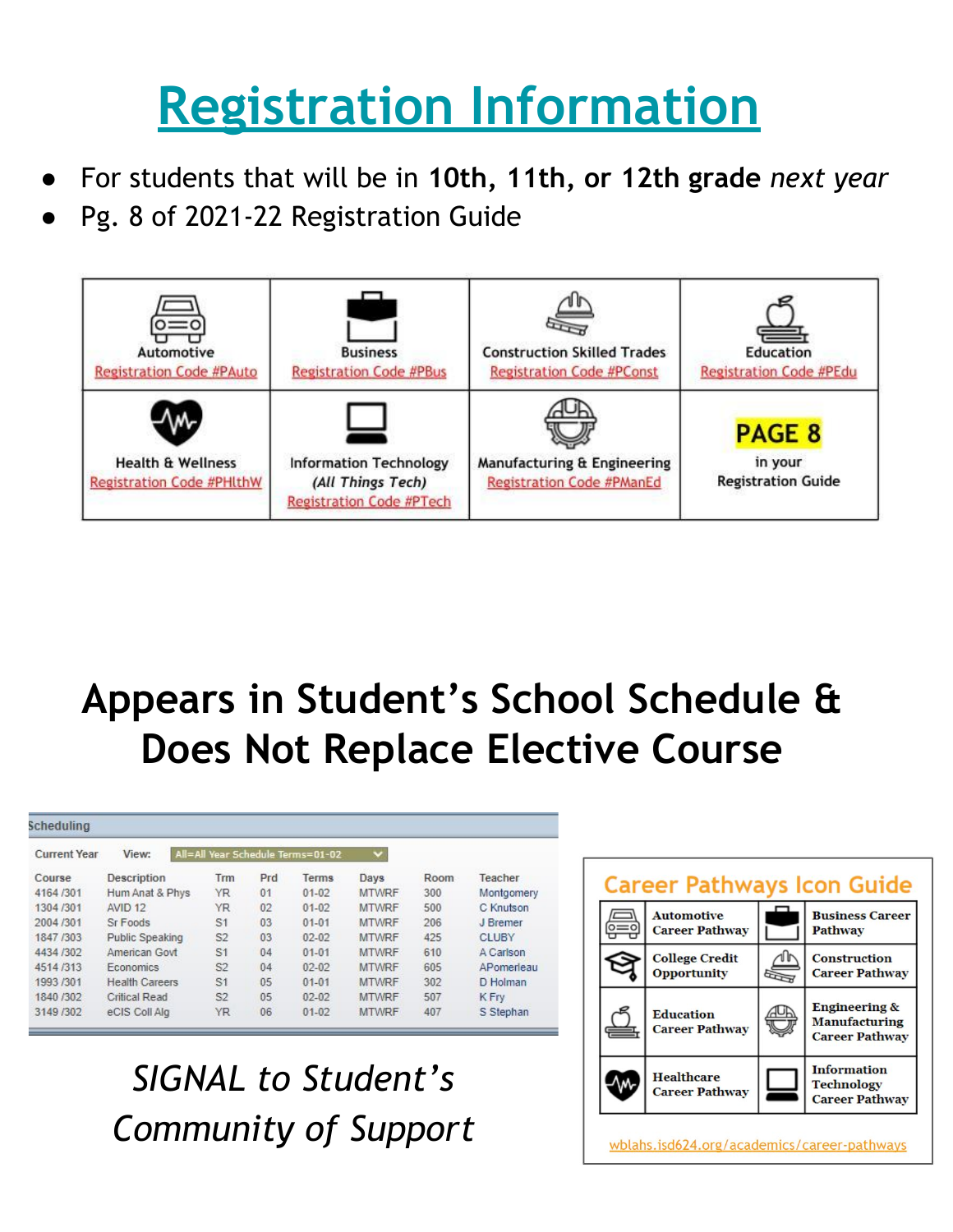## **Benefits to Registering for a Career Pathway**

- Relevant coursework
- College credit opportunities
- Industry recognized credentials

#### **First Dibs On:**

- Paid internships
- Job shadows
- Job site tours
- Exclusive workshops for employability skills
- Relevant jobs
- Tuition Reimbursement & Scholarship Opportunities
- Alumni Support (new)

## **Worth Noting...**

- GTCUW Grant The Anchor Program & Mental Health First Aid Certification
- Autonomous Vehicle Project & CAV Camp
- Summer Internships will happen
- Driver's Permit for Construction Career Pathway students
- MDE Grant Race2Reduce  $\rightarrow$  Water Warriors & Environmental Club's Peace Garden
- Friday Virtual Visits
- Gene Haas Grant Toolkits for Manufacturing Students
- Wilbert Plastic Services PT Assembler Position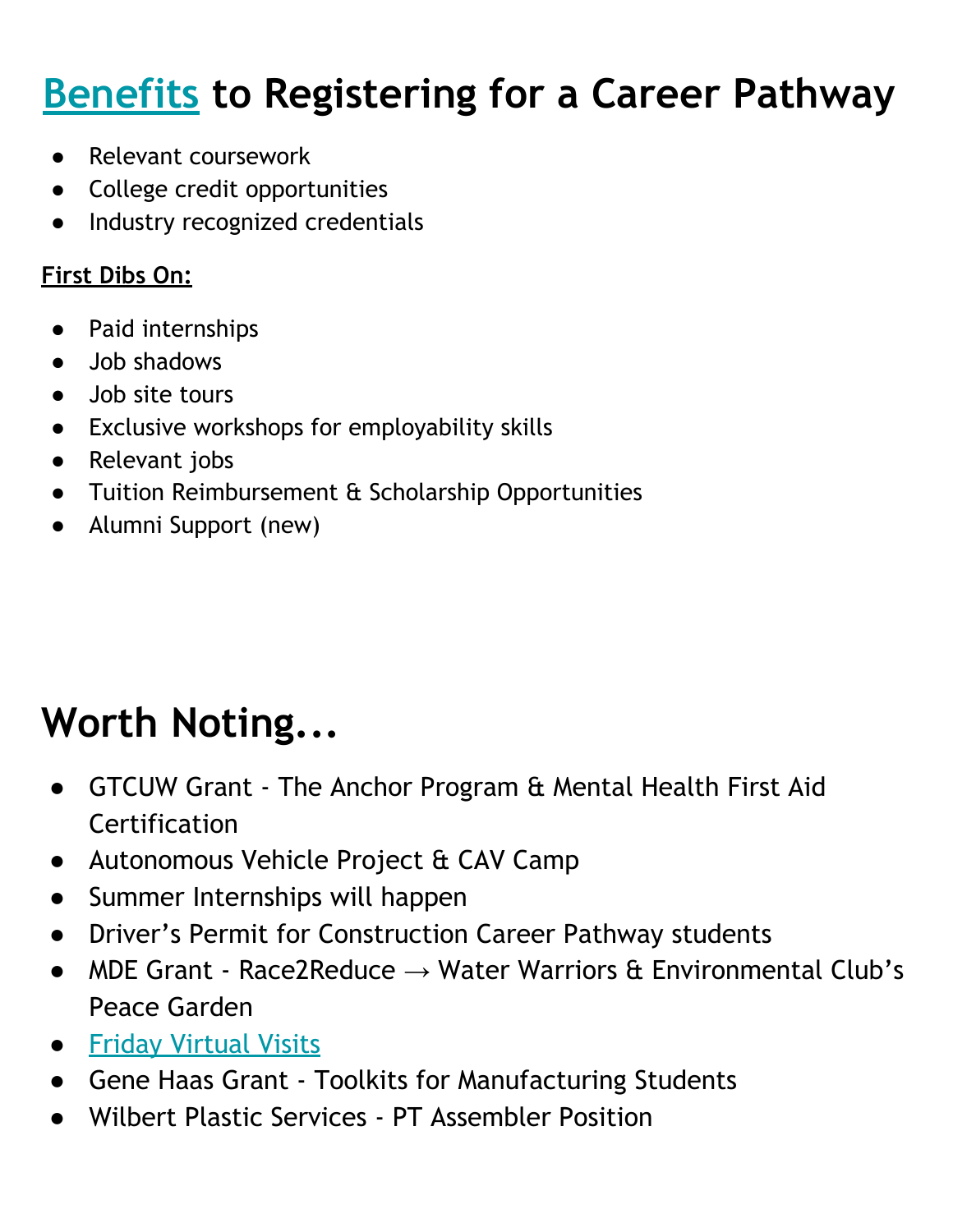## **Questions?**

## **Jenny Moore**

jennifer.moore@isd624.org

651-773-6213 Room 108 @ South Campus

## Michael McGarthwaite

michael.mcgarthwaite@isd624.org

651-773-6239 College & Career Center @ South Campus

Website, Website, Website

School Counselors Career Pathways Teachers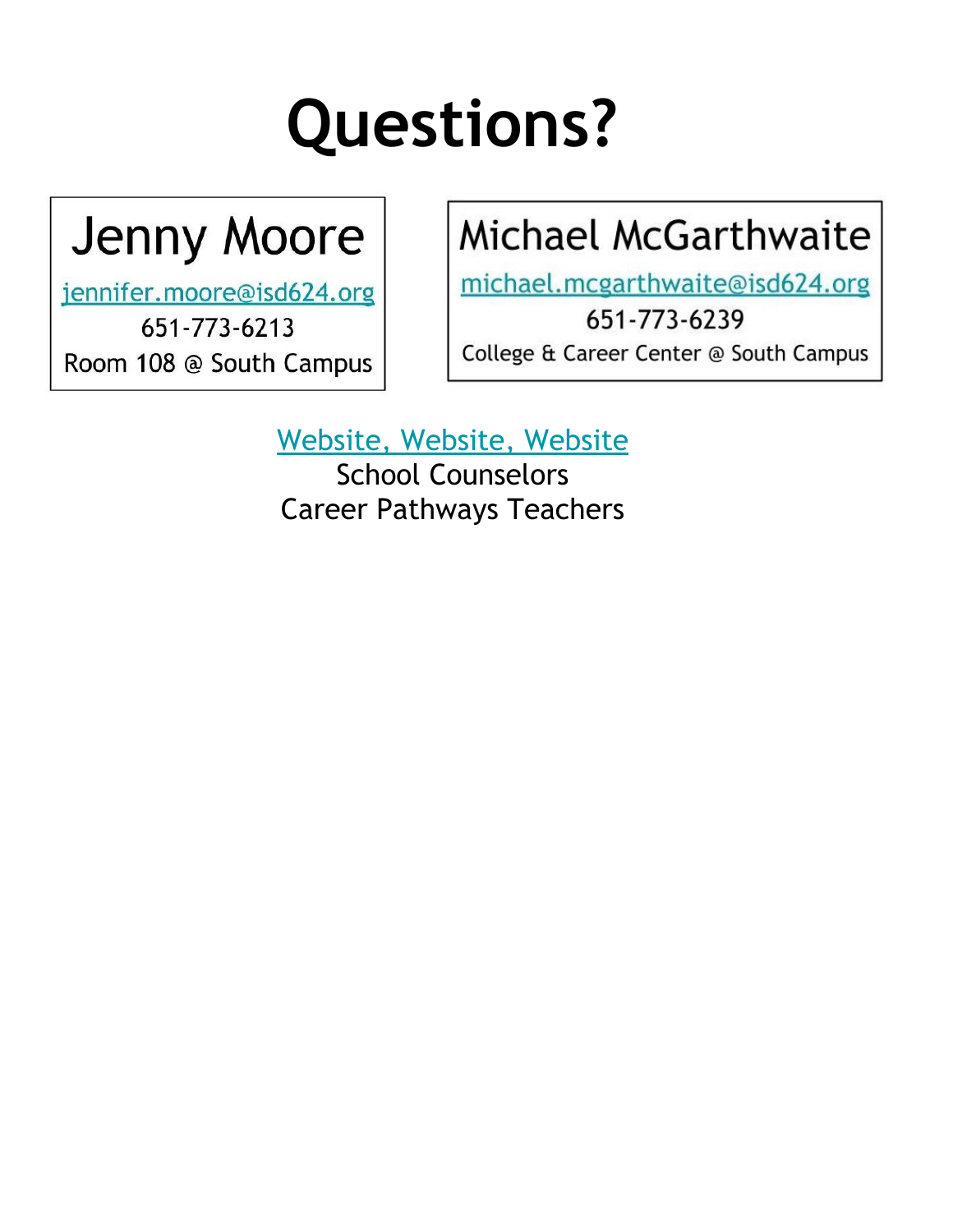| <b>AGENDA ITEM:</b>           | <b>Overview of FY21 Revised Budget</b>                                                                        |
|-------------------------------|---------------------------------------------------------------------------------------------------------------|
| <b>MEETING DATE:</b>          | January 25, 2021                                                                                              |
| <b>SUGGESTED DISPOSITION:</b> | <b>Discussion Item</b>                                                                                        |
| <b>CONTACT PERSON(S):</b>     | Tim Wald, Assistant Superintendent for Finance<br>and Operations:<br><b>Andi Johnson, Director of Finance</b> |

#### **BACKGROUND:**

A revised fiscal year 2020-2021 budget will be presented to the School Board for discussion at the January 25 work-study session. Additionally, a projected budget for fiscal year 2021-2022 will be presented.

At the February 8, 2021 regular meeting, the School Board will be asked to approve a revised budget for fiscal year 2020-2021. A mid-year revision allows for modifications to be made that reflect changes since the preliminary budget was approved in June. Several examples that might impact a budget include actual enrollment compared to projected enrollment, negotiated contract salary contracts, unforeseen capital expenditures, revenue adjustments that more accurately reflect any legislative changes from the most recently completed legislative session, updated revenue estimates from the Minnesota Department of Education (MDE), data from the prior year's recently completed audit report and guidance from the District's auditor.